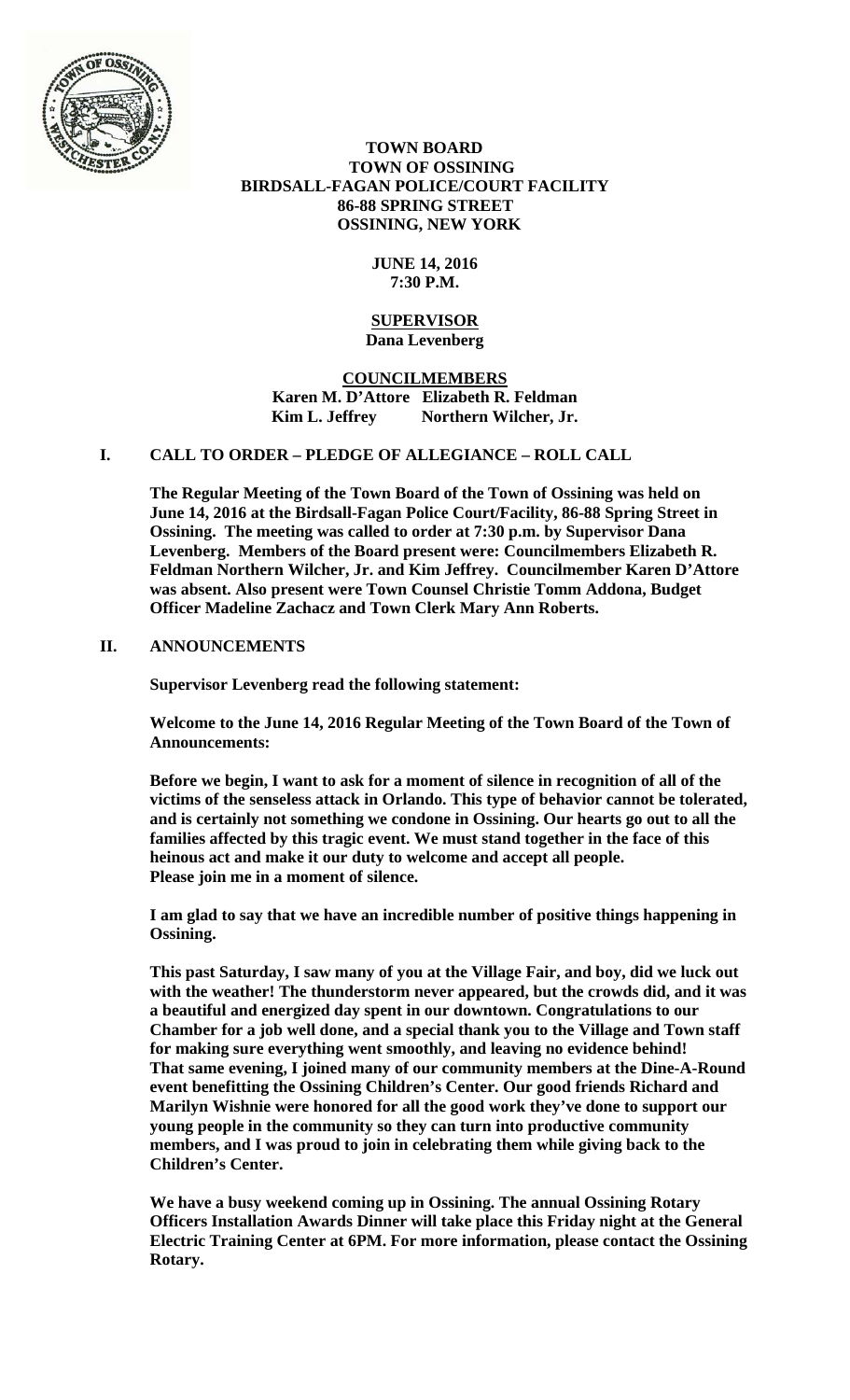**Another exciting occasion: the Ann M. Dorner Middle School and Ossining High School graduation ceremonies will both being held this Saturday at Pace University in Pleasantville. The Middle School will be graduating at noon, the high school at 2PM. The community is welcome to come celebrate the great achievements of our students.** 

**Also this Saturday is Portugal Day, starting at 11AM in Market Square, with the opening ceremony beginning at 12:30PM. Make sure to stop by one of the most anticipated yearly events in Ossining for some delicious food, festive music and traditional dancing.** 

**The Friends of the Old Croton Aqueduct will be hosting "Invasive Strikeforce Volunteer Day" on Saturday, June 18th between 10AM and 3PM. Come out and learn under an experienced crew how to rid the trail of invasive species. Meet up at the entrance to the Croton Gorge Unique Area just north of 124 Quaker Bridge Road in Croton. You can get more information at www.aqueduct.org/events.** 

**Westchester Collaborative Theater will be presenting "Notes from the Frontlines: Nine Monologues" this weekend at the Steamer Firehouse Gallery at 117 Main Street with performances on Friday at 8PM, Saturday at 8PM and Sunday at 3PM. Tickets are only \$15 general admission, but discounted tickets are available.** 

**On Monday, June 20th, I hope you will join me at the Ossining Public Library's Annual Meeting to the Community. Come hear about the past years accomplishments, goals for the coming year, and to recognize our exceptional library staff. The meeting begins in the Budarz Theater at 7PM and will be followed by light refreshments and music in the gallery, all are welcome.** 

**The following weekend will also be a busy one in Ossining: on the evening of Saturday, June 25th, Ossining's Relay for Life event will take place at the Ann M. Dorner Middle School. The Town and Village of Ossining has put together a team, and it's not too late for you to do the same. Visit the Relay for Life website for information on how to start a team or donate to someone you know who is standing up to cancer.** 

**We are getting excited for our annual Fireworks Celebration at Engel Park on Thursday, June 30th. Come down to the waterfront and listen to KJ Denhert and her band kick off the festivities at 7PM before the fireworks show at 9:15. Once the fireworks are over, Powderfinger will keep the music going, so bring a chair and start your holiday weekend off right!** 

**KJ and Powderfinger are just the first artists in the 2016 Summer Concert Series we have an exciting lineup for you this year, including Breakfast for the Boys, Soul Projekt, Sundad, TimbaWah, Roxy Perry, The Vibe Theory, the Mike Risko Band, and wrapping up the season with a "Party in the Park"! Keep an eye out around Town for some great posters featuring our headliners!** 

**Next Thursday, June 23rd, the Lion's Club will be honoring two OHS seniors at their Scholarship Awards Night at the Elks Club. Arrive at 7PM, and the meeting begins at 7:30PM. There will be a buffet dinner and a cash bar. RSVPs must be received by June 21st, contact Sandy McKee for more information.** 

**Finally, I would like to wish a very Happy Father's Day to all the fathers out there, including my own dad, my husband's father, my husband, and all the other strong, loving men who support us, respect us, treasure us, and honor us every day. May you enjoy a weekend of rest, and of being doted on by all of the lucky people in your life.**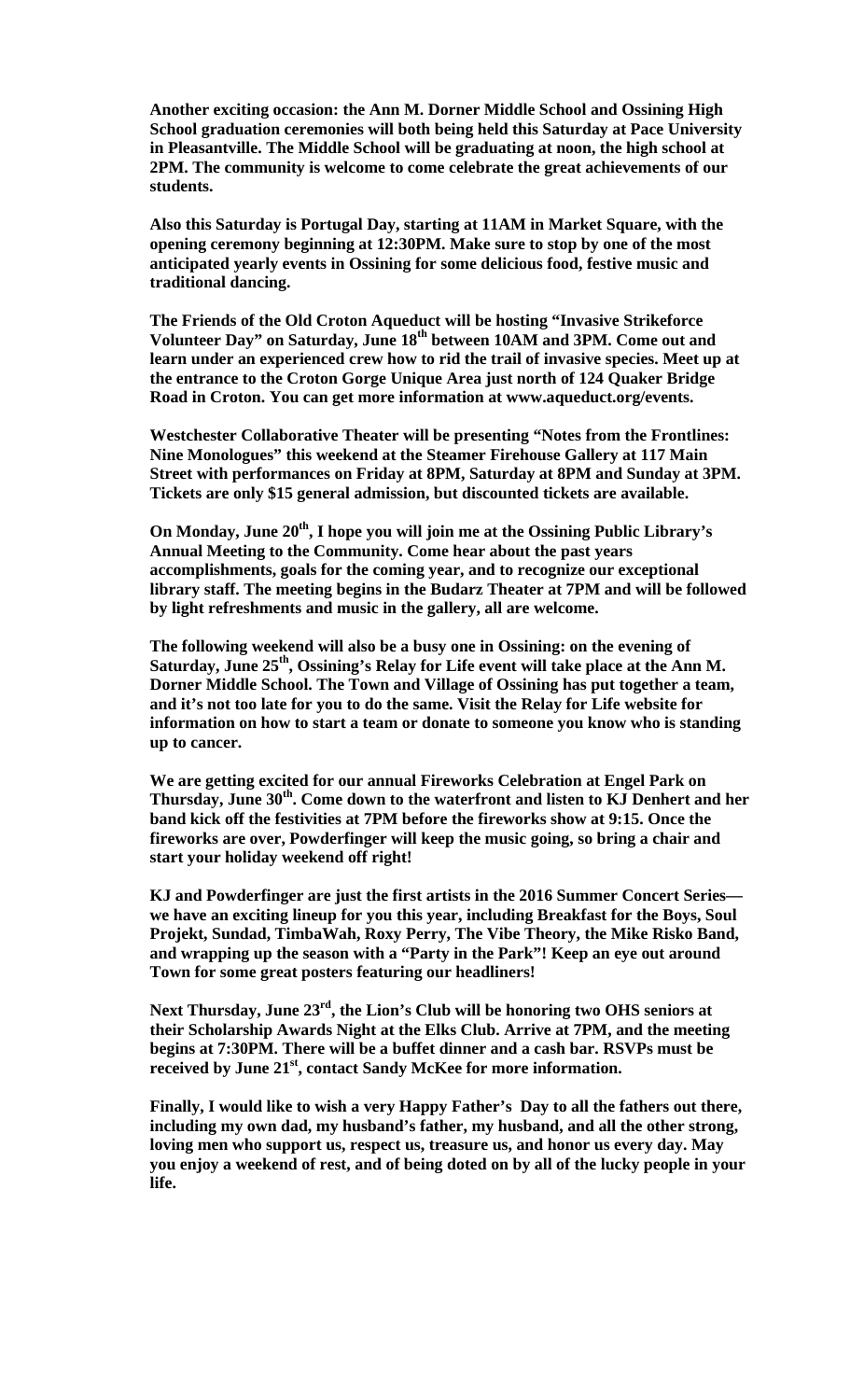## **III. LIAISON REPORTS**

**Councilperson Jeffrey as the liaison to the Parks & Recreation went on a tour of parks with Village Trustee John Codman, Superintendent of Parks & Recreations Christopher Soi, and Foreman Mario Velardo. They visited Cedar Lane Park, Ryder Park and Crawbuckie. I also attended a few of the Briarcliff Manor Board Meetings.** 

**Councilperson Elizabeth Feldman reported on the event which is held annually at the OBCC "Hot Pie Breakfast Scholarship". Tax Grievance Day is scheduled for June 21th.** 

#### **IV. PUBLIC COMMENT ON AGENDA ITEMS**

**Supervisor Levenberg read the following:** 

**It's been quite some time since our last regular regular meeting since we had a long May and a special joint work session at which we had an abbreviated regular meeting. Tonight, we will approve two sets of minutes, and perhaps our biggest voucher detail report of the year which includes five months of our Police contract, one of the biggest pieces of our budget, to make sure all of the residents of the town are safe and protected. The Village holds on billing us until we have had our first tax collection for the year for the town which happens during the month of April when the Town/County bills are paid. Following that, we will be opening a capital project for the sanitary sewer improvement work at croton Dam and Kitchawan Road. On May 24th, we approved a contract with Manganaro Engineering to do engineering design and construction oversight for a project that will be happening simultaneously to the culvert replacement project the NYS DOT is undertaking t that intersection. This is an opportunity for us to improve the way the sewer line is routed so it will not be impacted by the new culvert.** 

**Next, we will be asked to approve the Westchester County Snow and Ice Agreement which authorizes us to accept payment from the county in exchange for plowing county-owned roads within the town.** 

**Following that, we will be calling for a public hearing to declare a moratorium on development within the Town of Ossining. At last week's work session, our Planner David Stolman presented the Board with a proposal to perform a planning and zoning analysis for recommendations made in the revisions to the comprehensive plan which were adopted last year. Those revisions only can implemented properly if they are in the form of new town codes, which take some time to prepare. The analysis would offer suggestions and insight as to how the codes would need to be revised if we decide that in fact the recommendations are in the Town's best interests. The moratorium would allow time to evaluate and implement these recommendations. We want to clarify that this moratorium does not apply to projects already in the pipeline: projects already before the Planning or Zoning Board as of June 7th (the date of the work session where this was first discussed) are grandfathered in and their work with the Boards will continue as before.** 

**Our next resolution will be to approve the contract for maintenance on the generators at our Sewer Lift Stations. For the 2015 year, the Superintendent of Highways decided to switch companies and do business with National Standby, the company who has proposed our contract for 2016. Mr. O'Connor is here in case the Board has any questions about the terms of this year's agreement and it how it compares with years past.** 

**Next, we will be calling for another Public Hearing on a local law that has been discussed in the Town since last year. Our Building Inspector has recommended a law to implement a "KnoxBox" system to help our emergency responders in the Unincorporated Area. This common sense legislation will ensure that our**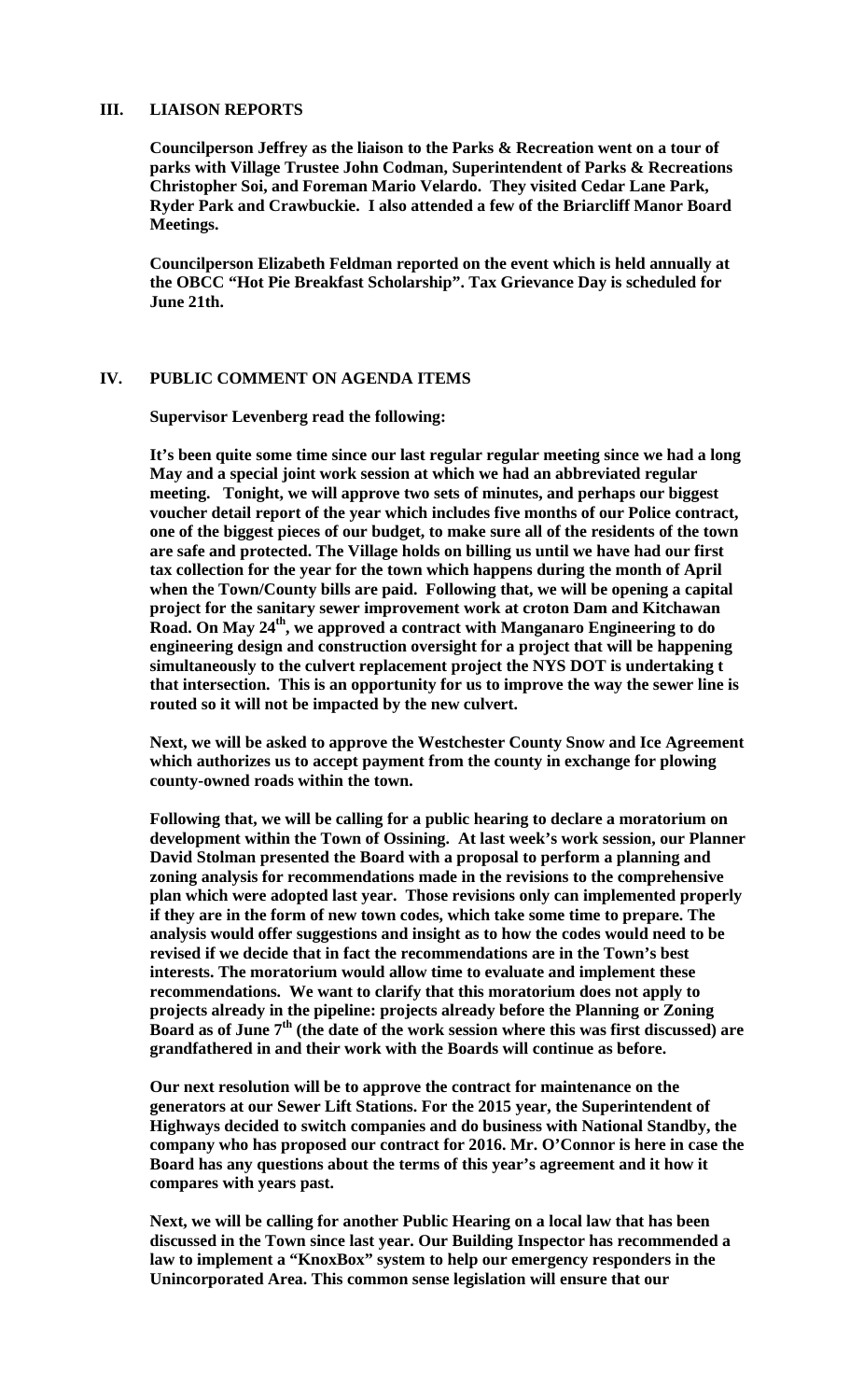**commercial properties and multi-family residences will be easily accessible in the case of an emergency.** 

**As discussed earlier, the Town Board will have the opportunity to approve Phase 1 of the proposal from F.P. Clark, which at this time, is only to perform the analysis I mentioned earlier, related to the Comprehensive Plan. If the Board decided to move forward on any or all of the topics analyzed, we will have another resolution for Phase 2 and associated charges.** 

**Finally, the owners of one of our properties headed for foreclosure auction has asked for a chance to redeem the property. This would include paying all outstanding taxes and penalties, plus an additional 10% for redeeming at this late date.** 

**John Perillo, Havell Street, questioned Resolutions F and I (Calling for a Public Hearing in the Matter of Local Law #6 of 2016 – Declaring a Moratorium on Construction within the Town of Ossining) and (Proposal – F.P. Clarke). When was the last time the Master Plan was adopted and reviewed? The Stony Lodge development is asking for spot zoning as I see it. Was this application filed before the moratorium? Why wasn't it recommended? What prompted the moratorium? Planning is the lead agency in assessing other plans which is a lengthy review process. The moratorium pertains to outstanding zoning issues. Spot Zoning is a dangerous president.** 

#### **V. BOARD RESOLUTIONS**

#### **A. Approval of Minutes-Regular Meeting**

**Councilmember Jeffrey moved and it was seconded by Councilmember Wilcher that the following be approved:** 

**Resolved, that the Town Board of the Town of Ossining hereby approves the May 24, 2016, Minutes of the Regular Meeting as presented.** 

 **Motion Carried: Unanimously** 

## **B. Approval of Minutes-Special Meeting**

**Councilmember Feldman moved and it was seconded by Councilmember Wilcher that the following be approved:** 

**Resolved, that the Town Board of the Town of Ossining hereby approves the June 7, 2016, Minutes of the Special Meeting as presented.** 

 **Motion Carried: Unanimously** 

#### **C. Approval of Voucher Detail Report**

**Councilmember Wilcher moved and it was seconded by Councilmember Jeffrey that the following be approved:** 

**Resolved, that the Town Board of the Town of Ossining hereby approves the Voucher Detail Report dated June 14, 2016 in the amount of \$1,267,070.53. Motion Carried: Unanimously**

**D.Finance- Capital Project #2016-2198- Sanitary Sewer Improvements-Croton Dam and Kitchawan Road** 

**Councilmember Jeffrey moved and it was seconded by Councilmember Feldman that the following be approved:** 

**Resolved, that the Town Board of the Town of Ossining authorizes establishment of Capital Project 2198, titled Sanitary Sewer Improvements-Croton Dam and**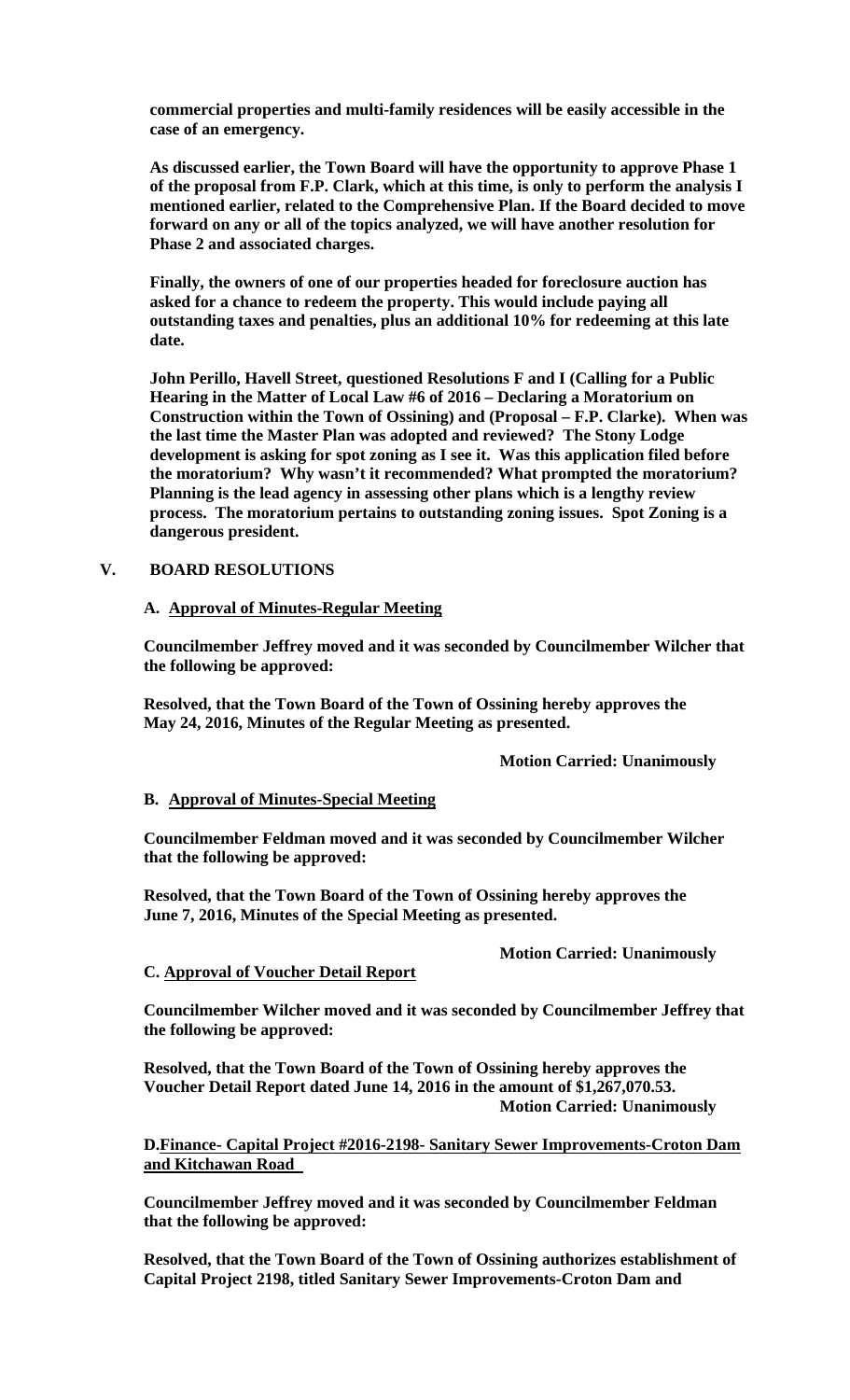### **Kitchawan Road, for sewer main relocation and new manholes. The project budget of \$50,000 is funded by a transfer from Consolidated Sewer fund balance.**

| Increase:              | 037.8120.2198<br>and Kitchawan Road (Expense)      | \$50,000 – Sanitary Sewer Improvements-Croton Dam                              |
|------------------------|----------------------------------------------------|--------------------------------------------------------------------------------|
| Increase:              | 037.0037.5031.0198<br>and Kitchawan Road (Revenue) | \$50,000 – Sanitary Sewer Improvements-Croton Dam                              |
| Increase:<br>Increase: | 045.0045.4795<br>045.9901.0906                     | $$50,000 - Fund Balance$ (Revenue)<br>\$50,000 – Transfer to Capital (Expense) |

### **Motion Carried: Unanimously**

## **E.Highway - Westchester County Snow and Ice Agreement**

**Councilmember Feldman moved and it was seconded by Councilmember Wilcher that the following be approved:** 

**RESOLVED, that the Town Board of the Town of Ossining authorizes the Supervisor to execute an agreement with the County of Westchester for Snow & Ice removal from County Roads for the period commencing October 1, 2015 through September 30, 2020 at a compensation to be determined in accordance with the schedules referenced in Schedule "D" of the aforesaid contract.** 

 **Motion Carried: Unanimously**

**F. Calling for a Public Hearing in the Matter of Local Law #6 of 2016- Declaring a Moratorium on Construction within the Town of Ossining**

**Councilmember Jeffrey moved and it was seconded by Councilmember Wilcher that the following be approved:** 

**Resolved, that the Town Board of the Town of Ossining hereby calls for a Public Hearing to be held on Tuesday, June 28th, 2016 at 7:30 P.M. in the Police/Court Facility, 86-88 Spring Street in Ossining, in the matter of Local Law #6 of 2016, regarding the imposition of a temporary moratorium on development within the Town of Ossining to allow for a planning and zoning analysis consistent with the Town's Comprehensive Plan.** 

 **Motion Carried: Unanimously**

**G. Contract: National Standby Repair Inc.**

**Councilmember Feldman moved and it was seconded by Councilmember Jeffrey that the following be approved:** 

**Resolved, that the Town Board of the Town of Ossining hereby authorizes the Supervisor to sign a contract with National Standby Repair Inc., Scarsdale, New York, for the scheduled service of sewer lift station generators, at an annual fee of \$8925; and**

**Be it further Resolved, that the Supervisor is hereby authorized to sign additional purchase orders with National Standby for required work on generators not covered by this contract, provided that the Town's Procurement Policy is properly observed.** 

 **Motion Carried: Unanimously** 

**H. Calling for a Public Hearing in the Matter of Local Law #7 of 2016- Emergency Access Systems**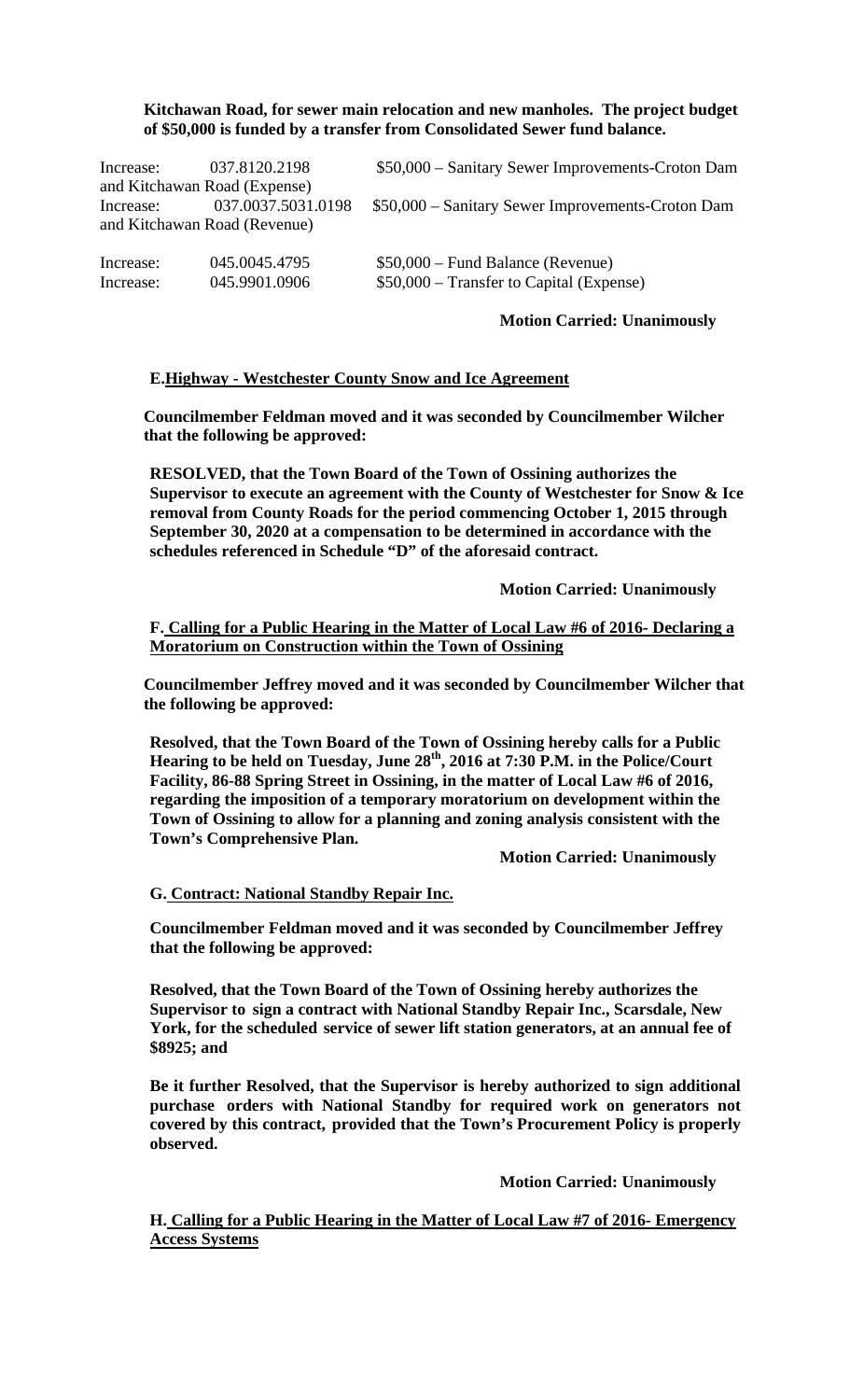**Councilmember Wilcher moved and it was seconded by Councilmember Feldman that the following be approved:** 

**Resolved, that the Town Board of the Town of Ossining hereby calls for a Public Hearing to be held on Tuesday, June 28th, 2016 at 7:35PM in the Police/Court Facility, 86-88 Spring Street in Ossining, in the matter of Local Law #7 of 2016, regarding the imposition of a set of rules and regulations applicable to commercial structures within the Unincorporated Town designed to aid emergency responders.** 

### **Motion Carried: Unanimously**

#### **I.Proposal- F.P. Clark**

**Councilmember Jeffrey moved and it was seconded by Councilmember Feldman that the following be approved:** 

**Resolved, that the Town Board of the Town of Ossining hereby accepts the proposal**  from F.P. Clark dated May 13<sup>th</sup>, 2016, for "Phase 1" of the Planning and Zoning **Analysis in accordance with recommendations under the Town's Comprehensive Plan, with an estimated cost of \$6,355.** 

 **Motion Carried: Unanimously** 

#### **J. Tax Receiver - Property Redemption, 12 Ellis Place**

**Councilmember Wilcher moved and it was seconded by Councilmember Feldman that the following be approved:** 

**Whereas, the owner-occupied property located at 12 Ellis Place, Ossining, has delinquent taxes resulting in commencement of In Rem foreclosure proceedings and a judgment of foreclosure, and** 

**Whereas, the property owners have requested to redeem the property; and** 

**Whereas, the Town Board desires to allow the owners of said property a window of opportunity to redeem the property prior to auction;** 

**Now therefore be it Resolved, that the Town Board of the Town of Ossining hereby allows the holder of property at 12 Ellis Place, Ossining to redeem said property by paying all outstanding taxes, interest, penalties and fees, plus an additional ten (10%) percent penalty on the lien amount, for a total of \$50,186.68 which, upon the recommendation of the Receiver of Taxes, the Town Board finds to be fair and appropriate based on the specific and unique circumstances of this case;** 

**And Be it further Resolved, that failure of the property owner to pay the balance of taxes owed by July 31st, 2016 shall result in the property being included in the list of properties to be auctioned by the Town of Ossining in August 2016 in accordance with the recommendation of the Enforcement Officer to be submitted to the Town Board for consideration at the Town Board's June 28, 2016 meeting.** 

 **Motion Carried: Unanimously** 

## **VI. MONTHLY REPORTS**

**Councilmember Jeffrey moved and it was seconded by Councilmember Wilcher that the following be approved:** 

**Resolved, that the Town Board of the Town of Ossining hereby accepts the following monthly reports for the May of 2016:** 

**Town Clerk's Office**